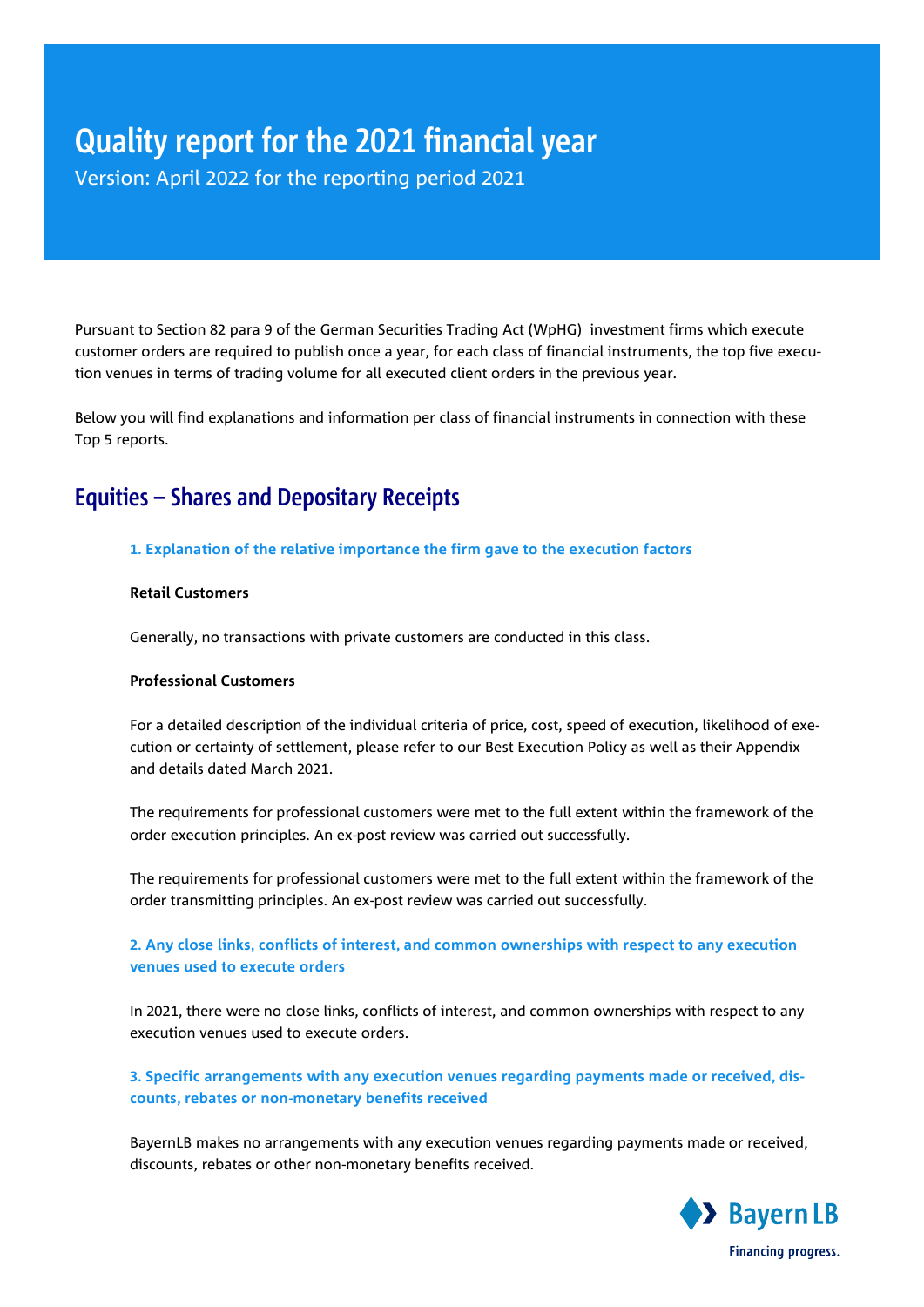#### **4. Explanation of the factors that led to a change in the list of execution venue**

BayernLB has withdrawn its direct membership of the XETRA exchange with effect from 31 December 2021.

Maquarie Capital Europe Limited was also replaced by BaaderBank Aktiengesellschaft due to the lack of direct membership on the XETRA exchange.

**5. Explanation of how order execution differs according to client categorisation** 

Not applicable, as no transactions with private customers are conducted in this class.

**6. Relevant criteria for retail customers**

Not applicable, as no transactions with private customers are conducted in this class.

**7. Explanation of how the investment firm has used any data or tools relating to the quality of execution** 

Order, market and exchange data were used to determine execution quality.

**8. Explanation of how the investment firm has used output of a consolidated tape provider**

No information of a consolidated tape provider was used for evaluation purposes.

# Debt instruments

Since transactions are contracted directly with the Bank, information on execution quality at execution venues is not relevant.

# Interest rate derivates

**Futures and options admitted to trading on a trading venue**

**1. Explanation of the relative importance the firm gave to the execution factors**

### **Retail Customers**

Generally, no transactions with private customers are conducted in this class.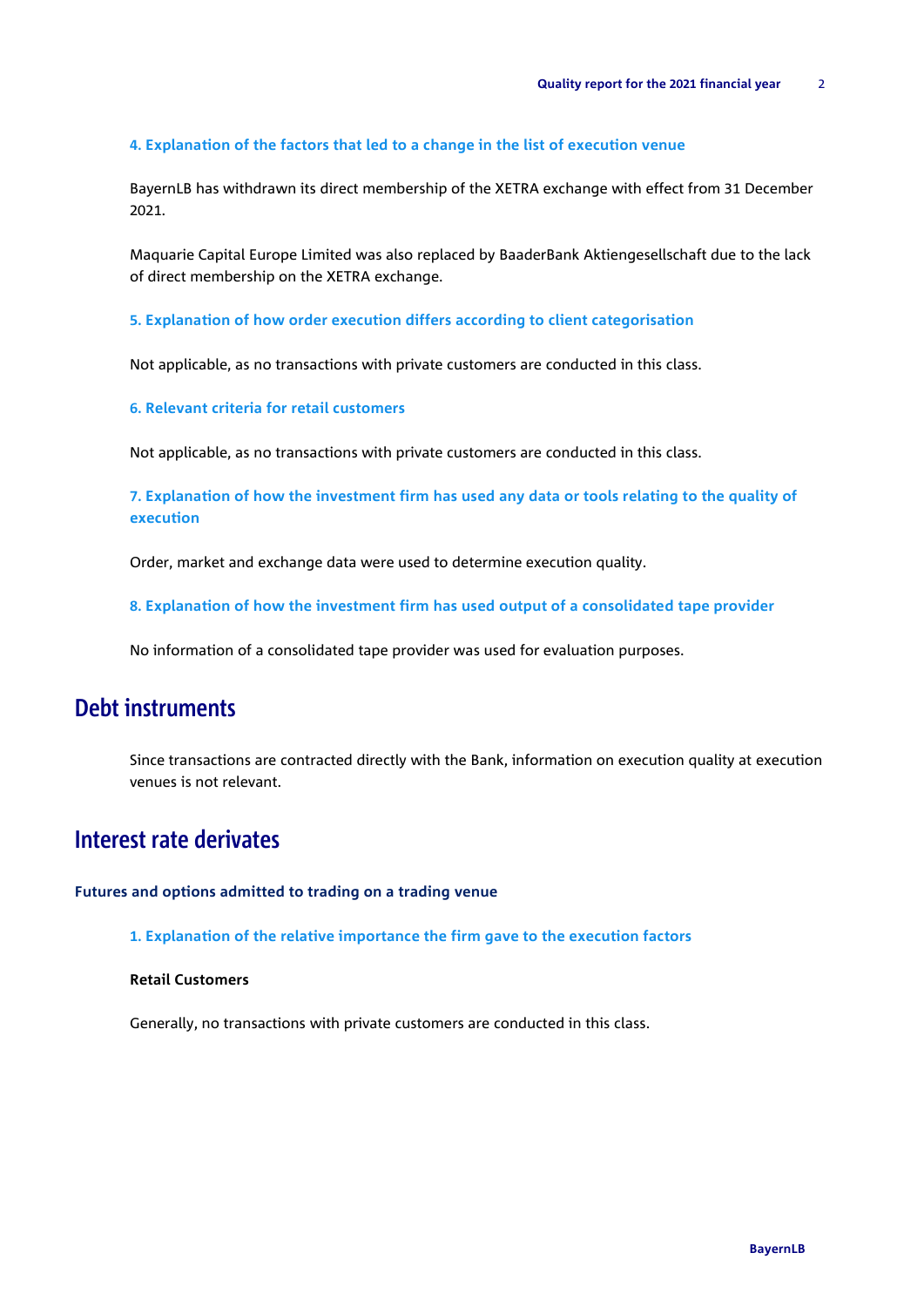### **Professional Customers**

For a detailed description of the individual criteria of price, cost, speed of execution, likelihood of execution or certainty of settlement, please refer to our Best Execution Policy as well as their Appendix and details dated March 2021.

The requirements for professional customers were met to the full extent within the framework of the order execution principles. An ex-post review was carried out successfully.

The requirements for professional customers were met to the full extent within the framework of the order transmitting principles. An ex-post review was carried out successfully.

**2. Any close links, conflicts of interest, and common ownerships with respect to any execution venues used to execute orders**

In 2021, there were no close links, conflicts of interest, and common ownerships with respect to any execution venues used to execute orders.

## **3. Specific arrangements with any execution venues regarding payments made or received, discounts, rebates or non-monetary benefits received**

BayernLB makes no arrangements with any execution venues regarding payments made or received, discounts, rebates or other non-monetary benefits received.

#### **4. Explanation of the factors that led to a change in the list of execution venue**

In 2021, there was no change in the execution venue listed in our Best Execution Policy.

#### **5. Explanation of how order execution differs according to client categorisation**

Not applicable, as no transactions with private customers are conducted in this class.

#### **6. Relevant criteria for retail customers**

Not applicable, as no transactions with private customers are conducted in this class.

### **7. Explanation of how the investment firm has used any data or tools relating to the quality of execution**

Order, market and exchange data were used to determine execution quality.

#### **8. Explanation of how the investment firm has used output of a consolidated tape provider**

No information of a consolidated tape provider was used for evaluation purposes.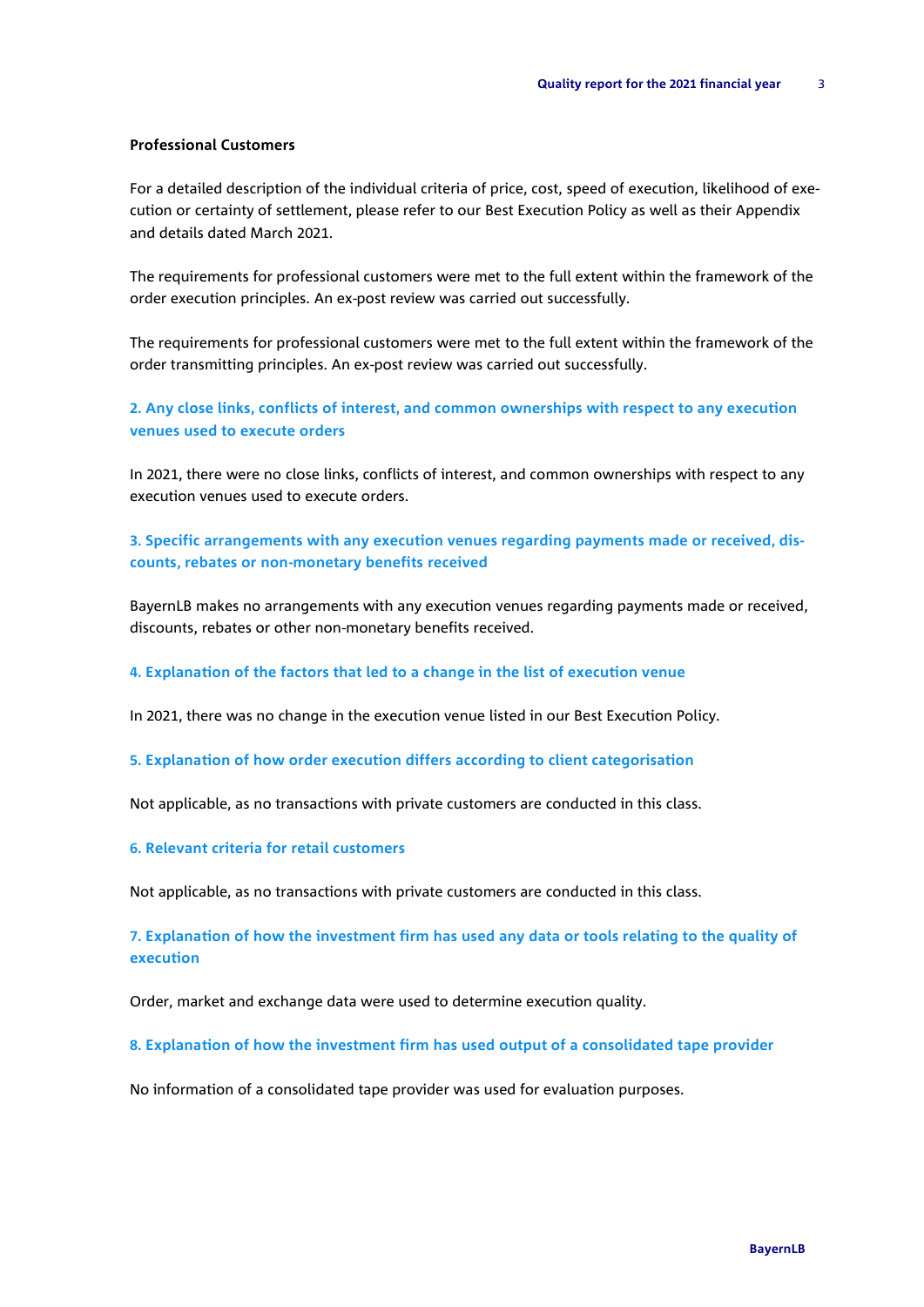#### **Swaps, forwards, and other currency derivates**

Since transactions are contracted directly with the Bank, information on execution quality at execution venues is not relevant.

# Credit derivatives

#### **1. Explanation of the relative importance the firm gave to the execution factors**

### **Retail Customers**

Generally, no transactions with private customers are conducted in this class.

#### **Professional Customers**

For a detailed description of the individual criteria of price, cost, speed of execution, likelihood of execution or certainty of settlement, please refer to our Best Execution Policy as well as their Appendix and details dated March 2021.

The requirements for professional customers were met to the full extent within the framework of the order execution principles. An ex-post review was carried out successfully.

The requirements for professional customers were met to the full extent within the framework of the order transmitting principles. An ex-post review was carried out successfully.

## **2. Any close links, conflicts of interest, and common ownerships with respect to any execution venues used to execute orders**

In 2021, there were no close links, conflicts of interest, and common ownerships with respect to any execution venues used to execute orders.

### **3. Specific arrangements with any execution venues regarding payments made or received, discounts, rebates or non-monetary benefits received**

BayernLB makes no arrangements with any execution venues regarding payments made or received, discounts, rebates or other non-monetary benefits received.

#### **4. Explanation of the factors that led to a change in the list of execution venue**

In 2021, there was no change in the execution venue listed in our Best Execution Policy.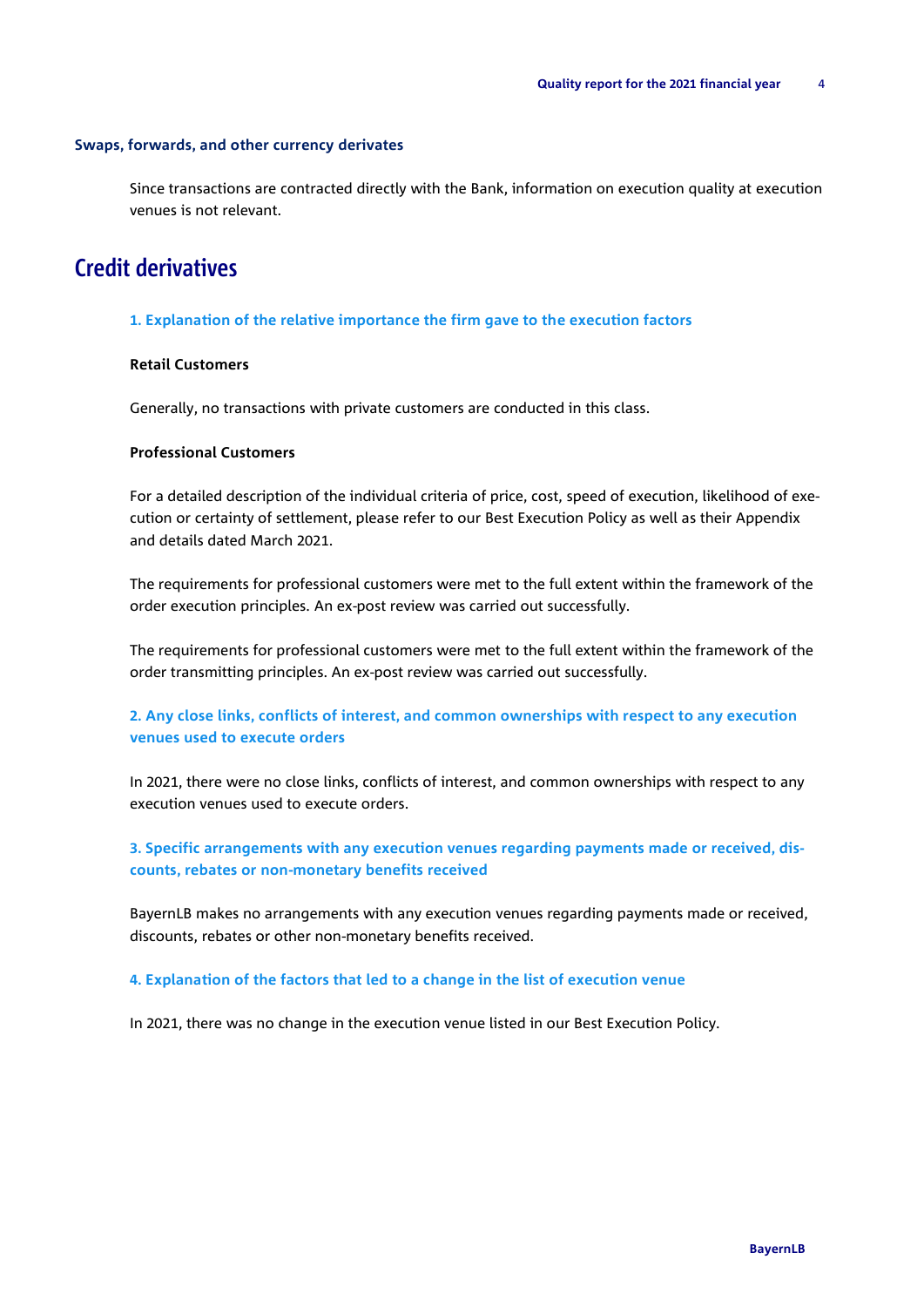#### **5. Explanation of how order execution differs according to client categorisation**

Not applicable, as no transactions with private customers are conducted in this class.

#### **6. Relevant criteria for retail customers**

Not applicable, as no transactions with private customers are conducted in this class.

**7. Explanation of how the investment firm has used any data or tools relating to the quality of execution** 

Order, market and exchange data were used to determine execution quality.

**8. Explanation of how the investment firm has used output of a consolidated tape provider**

No information of a consolidated tape provider was used for evaluation purposes.

# Currency derivatives

#### **Futures and options admitted to trading on a trading venue**

**1. Explanation of the relative importance the firm gave to the execution factors**

#### **Retail Customers**

Generally, no transactions with private customers are conducted in this class.

#### **Professional Customers**

For a detailed description of the individual criteria of price, cost, speed of execution, likelihood of execution or certainty of settlement, please refer to our Best Execution Policy as well as their Appendix and details dated March 2021.

The requirements for professional customers were met to the full extent within the framework of the order execution principles. An ex-post review was carried out successfully.

The requirements for professional customers were met to the full extent within the framework of the order transmitting principles. An ex-post review was carried out successfully.

## **2. Any close links, conflicts of interest, and common ownerships with respect to any execution venues used to execute orders**

In 2021, there were no close links, conflicts of interest, and common ownerships with respect to any execution venues used to execute orders.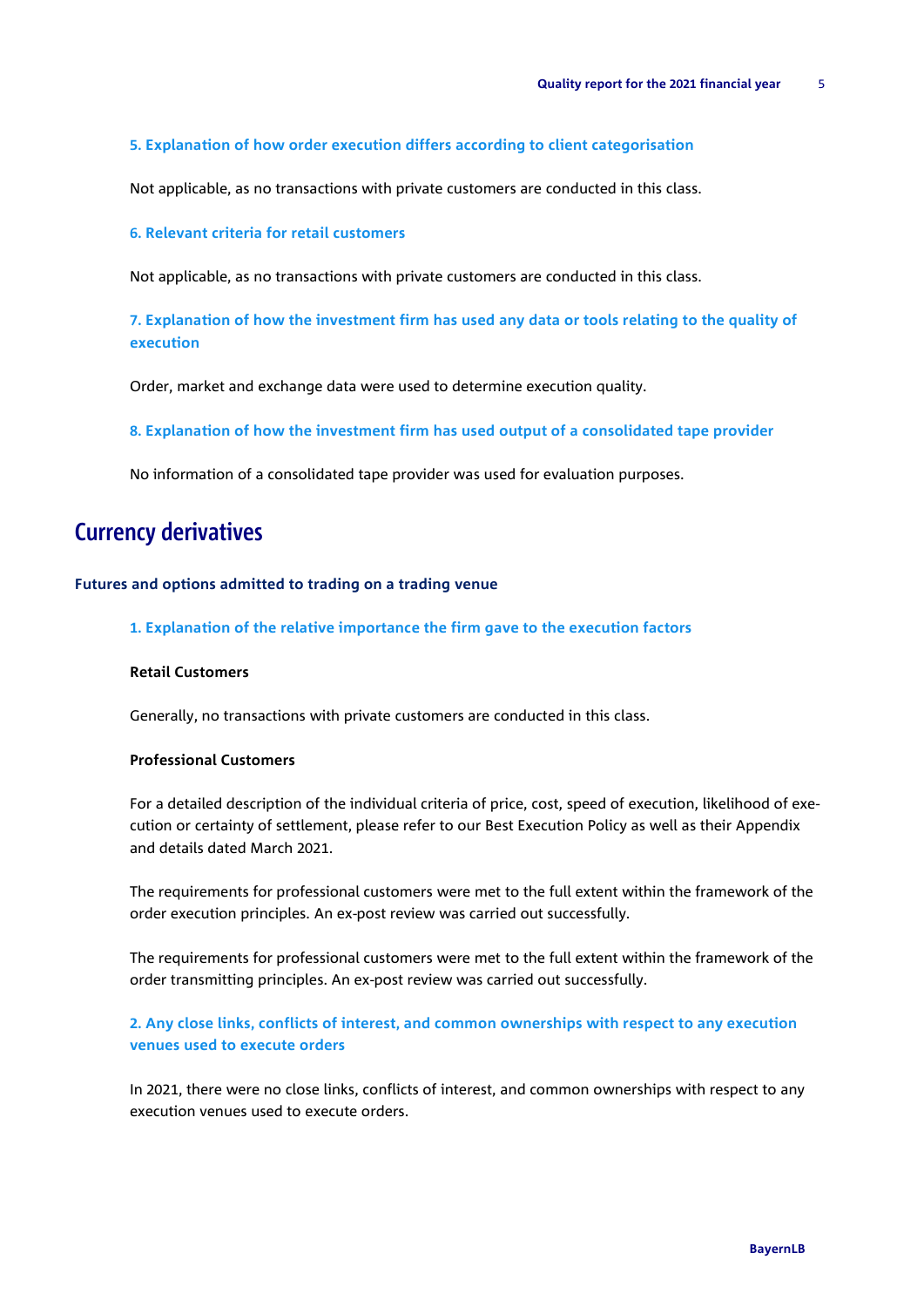**3. Specific arrangements with any execution venues regarding payments made or received, discounts, rebates or non-monetary benefits received**

BayernLB makes no arrangements with any execution venues regarding payments made or received, discounts, rebates or other non-monetary benefits received.

**4. Explanation of the factors that led to a change in the list of execution venue** 

In 2021, there was no change in the execution venue listed in our Best Execution Policy.

**5. Explanation of how order execution differs according to client categorisation** 

Not applicable, as no transactions with private customers are conducted in this class.

**6. Relevant criteria for retail customers**

Not applicable, as no transactions with private customers are conducted in this class.

**7. Explanation of how the investment firm has used any data or tools relating to the quality of execution** 

Order, market and exchange data were used to determine execution quality.

**8. Explanation of how the investment firm has used output of a consolidated tape provider**

No information of a consolidated tape provider was used for evaluation purposes.

#### **Swaps, forwards, and other currency derivates**

Since transactions are contracted directly with the Bank, information on execution quality at execution venues is not relevant.

# Structured finance instruments

Since transactions are contracted directly with the Bank, information on execution quality at execution venues is not relevant.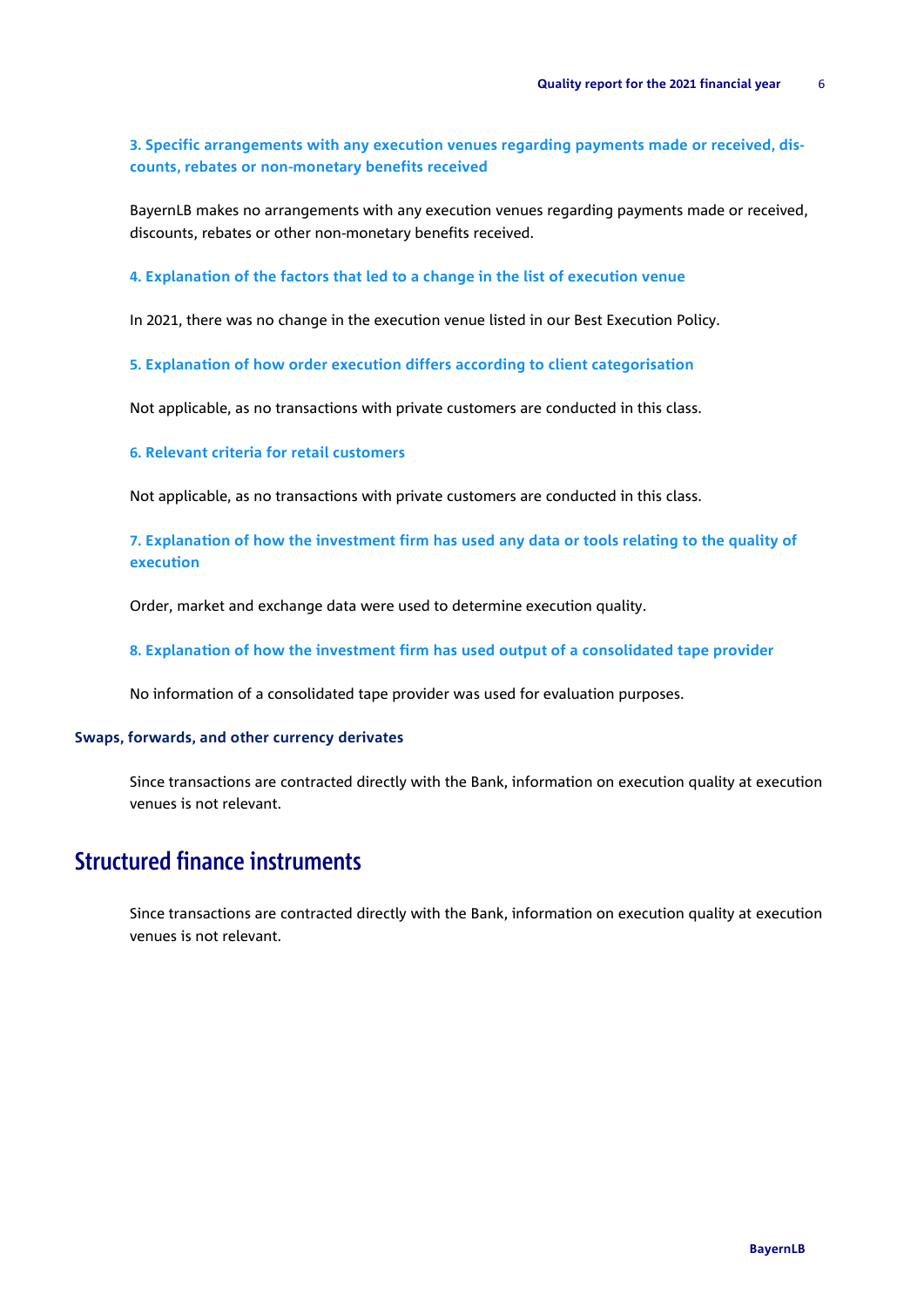# Equity Derivatives

#### **Options and Futures admitted to trading on a trading venue**

#### **1. Explanation of the relative importance the firm gave to the execution factors**

## **Retail Customers**

Generally, no transactions with private customers are conducted in this class.

#### **Professional Customers**

For a detailed description of the individual criteria of price, cost, speed of execution, likelihood of execution or certainty of settlement, please refer to our Best Execution Policy as well as their Appendix and details dated March 2021.

The requirements for professional customers were met to the full extent within the framework of the order execution principles. An ex-post review was carried out successfully.

The requirements for professional customers were met to the full extent within the framework of the order transmitting principles. An ex-post review was carried out successfully.

### **2. Any close links, conflicts of interest, and common ownerships with respect to any execution venues used to execute orders**

In 2021, there were no close links, conflicts of interest, and common ownerships with respect to any execution venues used to execute orders.

# **3. Specific arrangements with any execution venues regarding payments made or received, discounts, rebates or non-monetary benefits received**

BayernLB makes no arrangements with any execution venues regarding payments made or received, discounts, rebates or other non-monetary benefits received.

#### **4. Explanation of the factors that led to a change in the list of execution venue**

In 2021, there was no change in the execution venue listed in our Best Execution Policy.

#### **5. Explanation of how order execution differs according to client categorisation**

Not applicable, as no transactions with private customers are conducted in this class.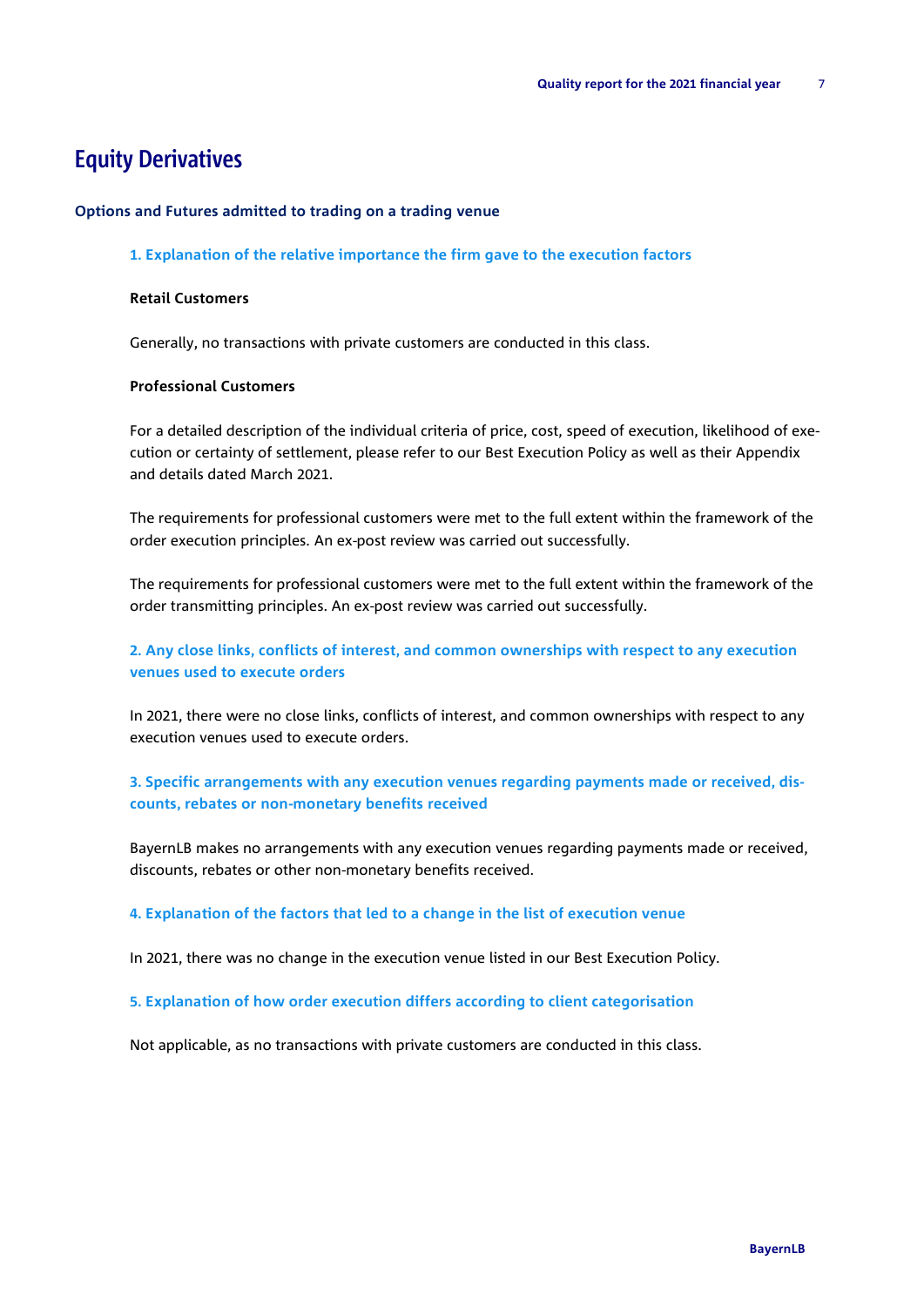#### **6. Relevant criteria for retail customers**

Not applicable, as no transactions with private customers are conducted in this class.

**7. Explanation of how the investment firm has used any data or tools relating to the quality of execution** 

Order, market and exchange data were used to determine execution quality.

**8. Explanation of how the investment firm has used output of a consolidated tape provider**

No information of a consolidated tape provider was used for evaluation purposes.

#### **Swaps and other equity derivatives**

Since transactions are contracted directly with the Bank, information on execution quality at execution venues is not relevant.

# Securitized Derivatives

Since transactions are contracted directly with the Bank, information on execution quality at execution venues is not relevant

# Commodities derivatives and emission allowances Derivatives

Since transactions are contracted directly with the Bank, information on execution quality at execution venues is not relevant

# Contract for difference

No transactions were made in this class.

# Exchange traded products (Exchange traded funds, exchange traded notes and exchange traded commodities)

#### **1. Explanation of the relative importance the firm gave to the execution factors**

#### **Retail Customers**

Generally, no transactions with private customers are conducted in this class.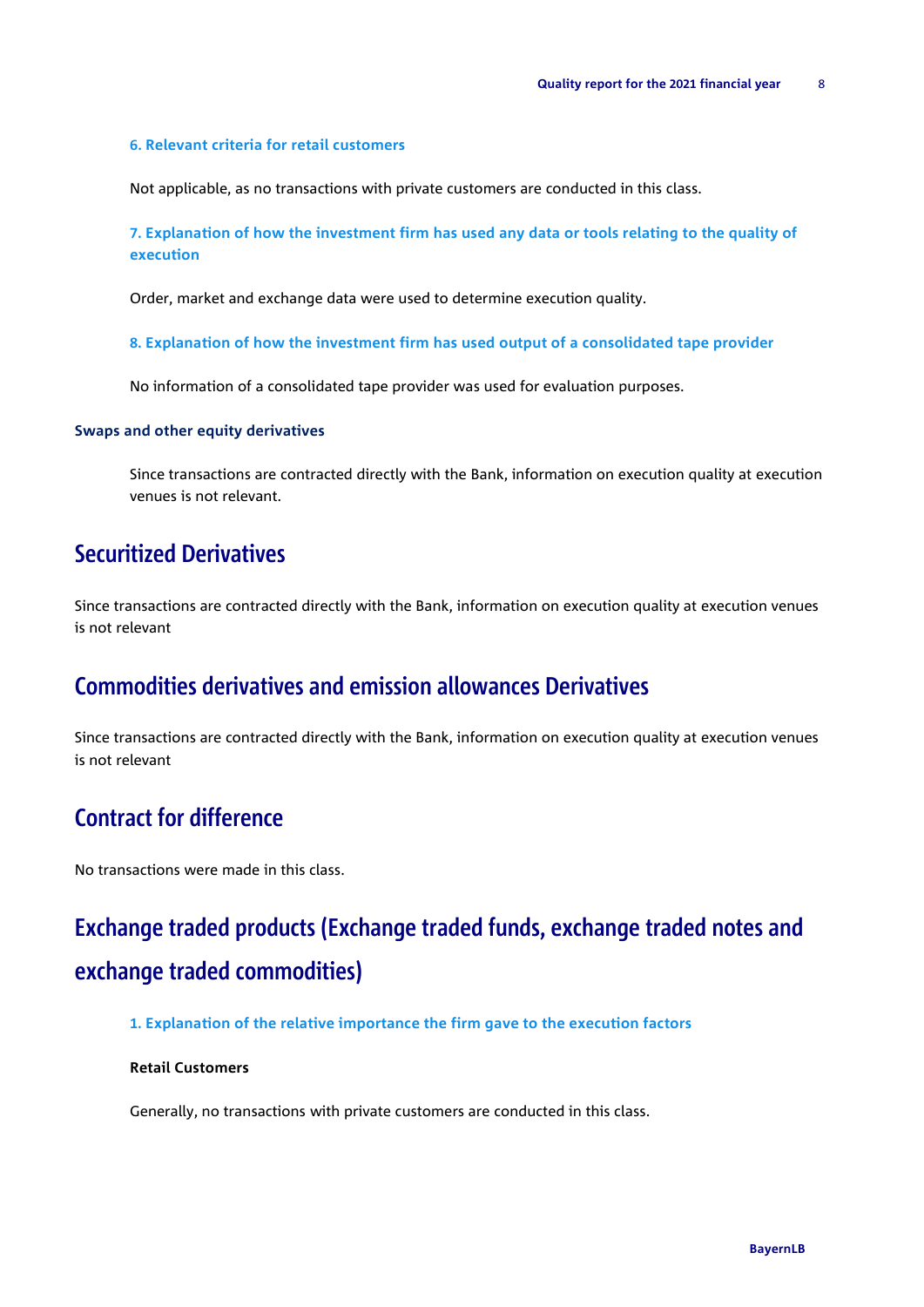#### **Professional Customers**

For a detailed description of the individual criteria of price, cost, speed of execution, likelihood of execution or certainty of settlement, please refer to our Best Execution Policy as well as their Appendix and details dated March 2021.

The requirements for professional customers were met to the full extent within the framework of the order execution principles. An ex-post review was carried out successfully.

The requirements for professional customers were met to the full extent within the framework of the order transmitting principles. An ex-post review was carried out successfully.

### **2. Any close links, conflicts of interest, and common ownerships with respect to any execution venues used to execute orders**

In 2021, there were no close links, conflicts of interest, and common ownerships with respect to any execution venues used to execute orders.

# **3. Specific arrangements with any execution venues regarding payments made or received, discounts, rebates or non-monetary benefits received**

BayernLB makes no arrangements with any execution venues regarding payments made or received, discounts, rebates or other non-monetary benefits received.

#### **4. Explanation of the factors that led to a change in the list of execution venue**

BayernLB has withdrawn its direct membership of the XETRA exchange with effect from 31 December 2021.

Maquarie Capital Europe Limited was also replaced by BaaderBank Aktiengesellschaft due to the lack of direct membership on the XETRA exchange.

#### **5. Explanation of how order execution differs according to client categorisation**

Not applicable, as no transactions with private customers are conducted in this class.

#### **6. Relevant criteria for retail customers**

Not applicable, as no transactions with private customers are conducted in this class.

### **7. Explanation of how the investment firm has used any data or tools relating to the quality of execution**

Order, market and exchange data were used to determine execution quality.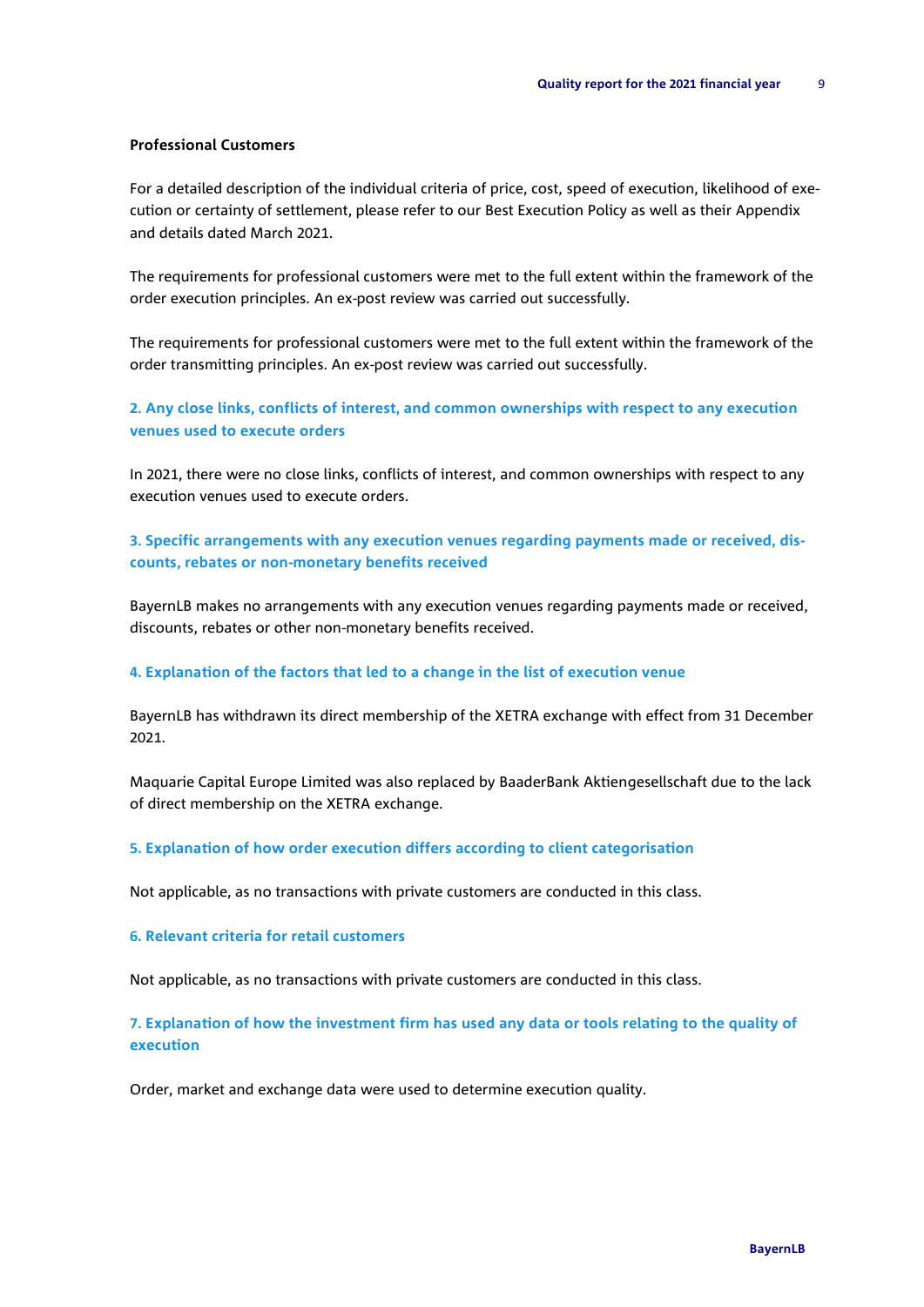**8. Explanation of how the investment firm has used output of a consolidated tape provider**

No information of a consolidated tape provider was used for evaluation purposes.

# Emission allowances

Since transactions are contracted directly with the Bank, information on execution quality at execution venues is not relevant.

# Other instruments

**1. Explanation of the relative importance the firm gave to the execution factors**

#### **Retail Customers**

Generally, no transactions with private customers are conducted in this class.

#### **Professional Customers**

For a detailed description of the individual criteria of price, cost, speed of execution, likelihood of execution or certainty of settlement, please refer to our Best Execution Policy as well as their Appendix and details dated March 2021.

The requirements for professional customers were met to the full extent within the framework of the order execution principles. An ex-post review was carried out successfully.

The requirements for professional customers were met to the full extent within the framework of the order transmitting principles. An ex-post review was carried out successfully.

# **2. Any close links, conflicts of interest, and common ownerships with respect to any execution venues used to execute orders**

In 2021, there were no close links, conflicts of interest, and common ownerships with respect to any execution venues used to execute orders.

# **3. Specific arrangements with any execution venues regarding payments made or received, discounts, rebates or non-monetary benefits received**

BayernLB makes no arrangements with any execution venues regarding payments made or received, discounts, rebates or other non-monetary benefits received.